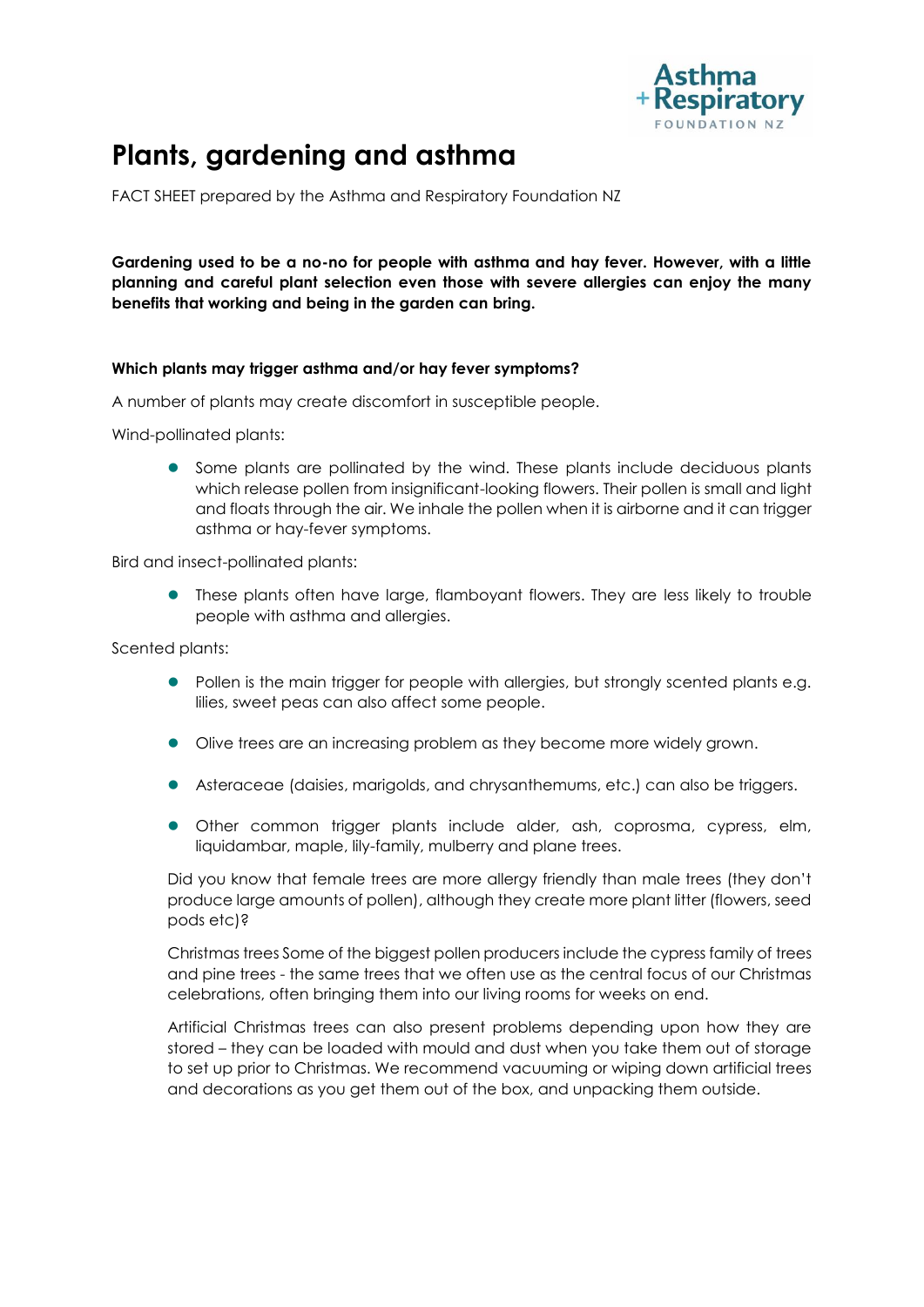

### **Tips for gardeners:**

Wear a mask to reduce exposure to asthma triggers. (When purchasing a mask, check for a secure fit and suitability, and ask how often it should be replaced.) Minimise your weeding with appropriate ground cover plants and mulches. If mould spores trigger your asthma/allergies, avoid organic mulches such as tree bark and manures, and use gravel mulch instead. As a long-term alternative, you may wish to consider replacing lawns with paving or plantings, and replacing hedges with fencing or trellis. As composting depends on moulds as well as bacteria, have compost. Also, exercise caution with bags of compost – open them slowly, and away from the face.

Commonly Found "problem plants" in New Zealand include:

| <b>Plants</b>    | <b>Issue</b>                                                                                                                  | <b>Flowering Period</b> |
|------------------|-------------------------------------------------------------------------------------------------------------------------------|-------------------------|
| Pines            | Widespread/major source of pollen.                                                                                            | July-September          |
| Oaks             | Produce a lot of pollen/some people are very sensitive to it                                                                  | August-October          |
| Wattles          | Produce large quantities of pollen - though most settles near the plants.                                                     | August-November         |
| <b>Birches</b>   | Produce a lot of pollen – some people are very sensitive to it.                                                               | October-February        |
| Grasses          | Widespread – produce a lot of pollen, which is carried long distances<br>by the wind                                          | October-February        |
| <b>Plantains</b> | Widespread – moderate pollen producers, but the pollen is strongly<br>allergenic.                                             | October-March           |
| Privets          | Produce a lot of pollen – most settles on the ground within about 15m.<br>Privet perfume is also an irritant for some people. | October-February        |

#### **How can we help ourselves?**

As organisations: (schools, local authorities, etc.)

Help by avoiding common trigger plants in grounds, gardens and hedges.

As individuals:

- The best solution is avoidance, but this is not always possible
- **•** Reduce your outings on windy days
- Remove plants that trouble you from your garden or move them further away from the house
- Mowing, weeding and hedge-trimming stir up pollen, dust and spores which are then inhaled. If you can, stay inside while someone else does the work
- Close car windows. (Some vehicles have air intake filters to reduce the amount of pollen taken into the car)
- Keep bedroom windows closed at night as many plants release their pollens in the early hours of the morning
- Keep flowers outside in the garden pollens are more concentrated